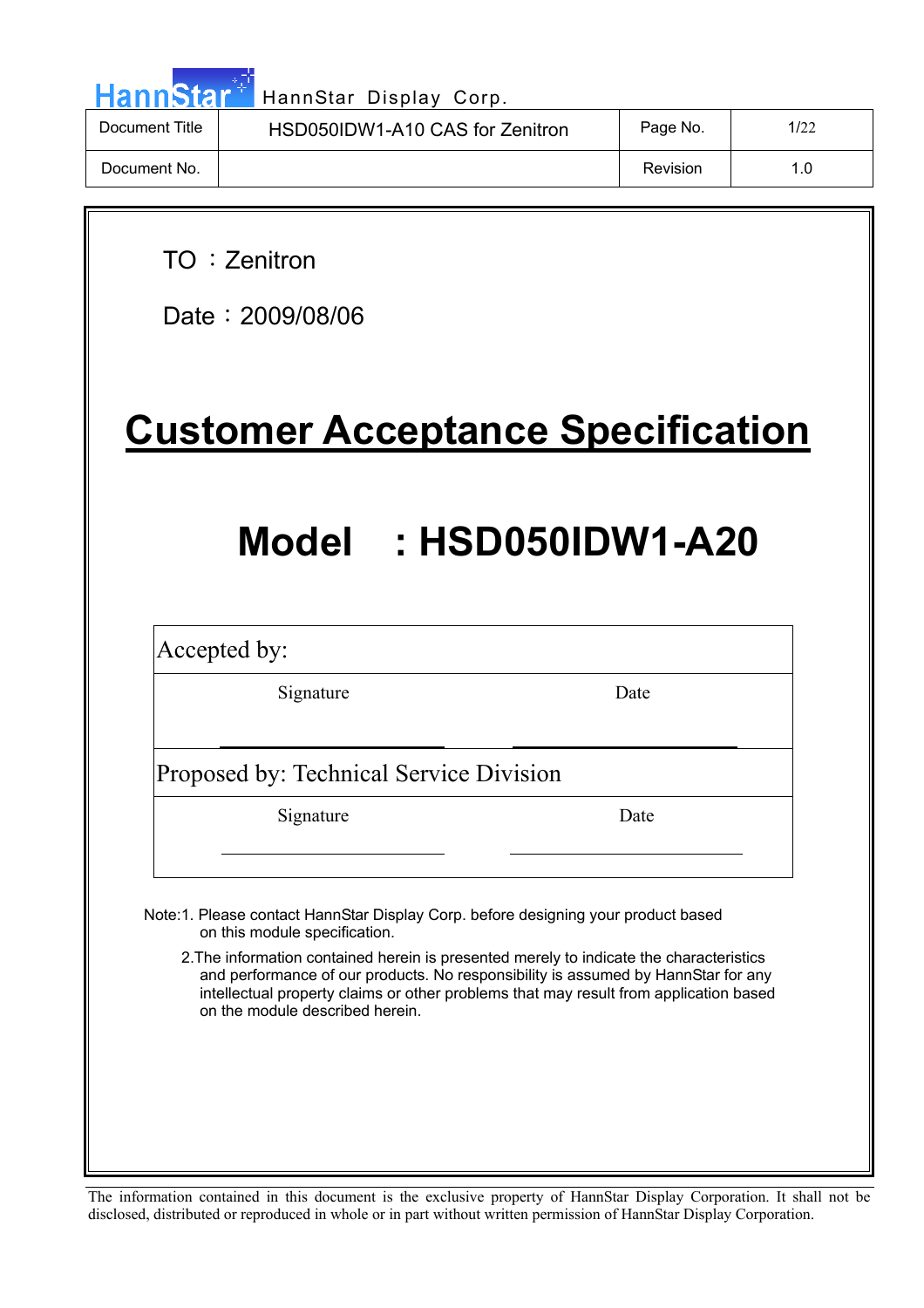|  | <b>HannStar</b> |  |
|--|-----------------|--|
|  |                 |  |

 $\sqrt{2}$ 

### HannStar Display Corp.

| Document Title | HSD050IDW1-A10 CAS for Zenitron | Page No. | 2/22 |
|----------------|---------------------------------|----------|------|
| Document No.   |                                 | Revision | 1.0  |

| <b>Record of Revisions</b> |                |           |                                                 |  |  |
|----------------------------|----------------|-----------|-------------------------------------------------|--|--|
| Rev.                       | Date           | Sub-Model | Description of change                           |  |  |
| $1.0\,$                    | Aug., 06, 2009 | A20       | Formal Product Specification was first released |  |  |
|                            |                |           |                                                 |  |  |
|                            |                |           |                                                 |  |  |
|                            |                |           |                                                 |  |  |
|                            |                |           |                                                 |  |  |
|                            |                |           |                                                 |  |  |
|                            |                |           |                                                 |  |  |
|                            |                |           |                                                 |  |  |
|                            |                |           |                                                 |  |  |
|                            |                |           |                                                 |  |  |
|                            |                |           |                                                 |  |  |
|                            |                |           |                                                 |  |  |
|                            |                |           |                                                 |  |  |
|                            |                |           |                                                 |  |  |
|                            |                |           |                                                 |  |  |
|                            |                |           |                                                 |  |  |
|                            |                |           |                                                 |  |  |
|                            |                |           |                                                 |  |  |
|                            |                |           |                                                 |  |  |
|                            |                |           |                                                 |  |  |
|                            |                |           |                                                 |  |  |
|                            |                |           |                                                 |  |  |
|                            |                |           |                                                 |  |  |
|                            |                |           |                                                 |  |  |
|                            |                |           |                                                 |  |  |
|                            |                |           |                                                 |  |  |
|                            |                |           |                                                 |  |  |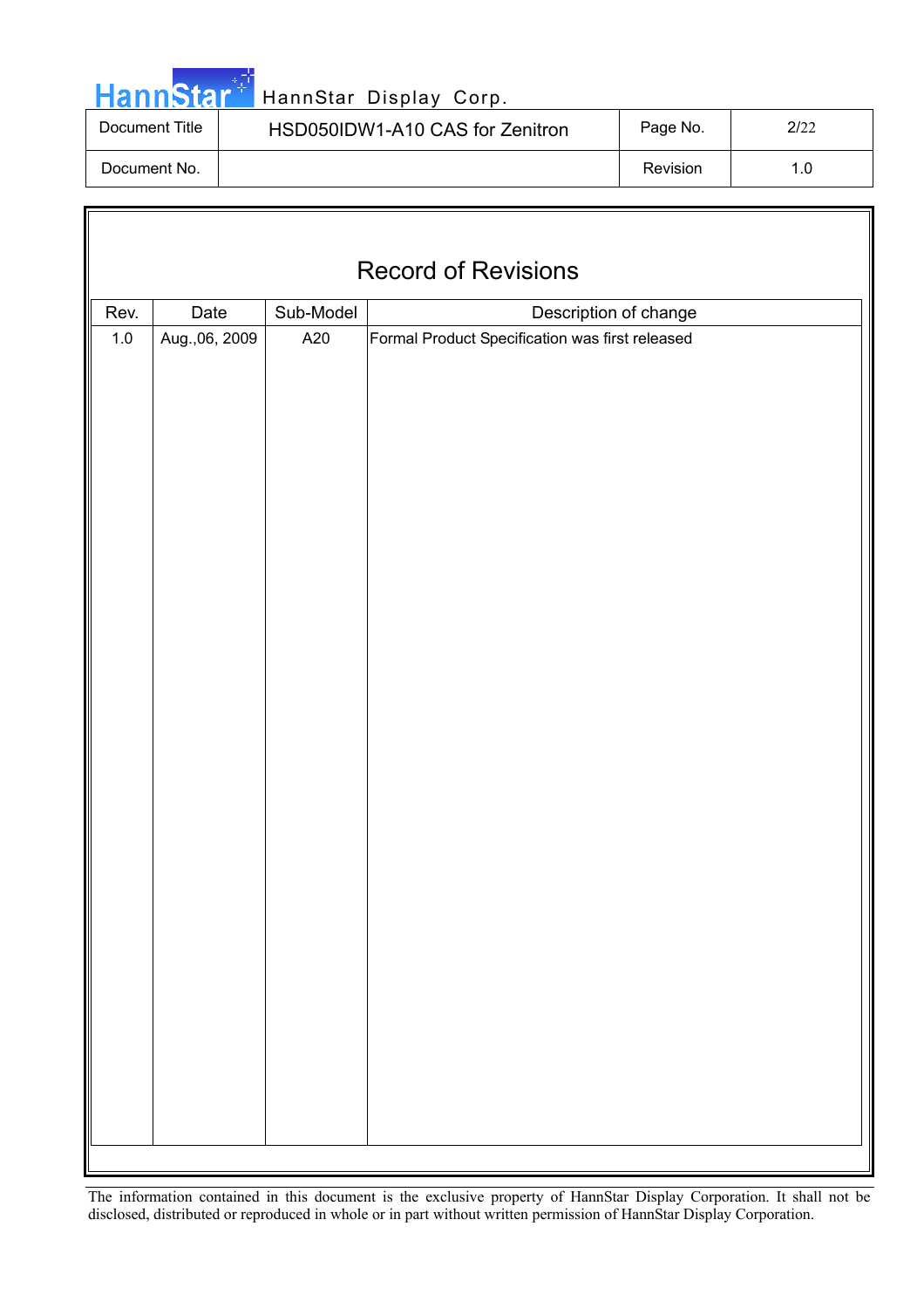# HannStar<sup>4</sup> HannStar Display Corp.

| Document Title | HSD050IDW1-A10 CAS for Zenitron | Page No. | 3/22 |
|----------------|---------------------------------|----------|------|
| Document No.   |                                 | Revision |      |

# **Contents**  1.0 General description ……………………………….… p.4 2.0 Absolute maximum ratings …………………………. p.5 3.0 Optical characteristics ………………………………. p.6 4.0 Block diagram …………………………….. ……….. p.10 5.0 Input interface pin assignment ……………………. p.11 6.0 Electrical characteristics ……………………………. p.12 7.0 Reliability test items…………………………………… p.17 8.0 Outline dimension …………………………….…… p.18 9.0 Lot mark ……………………………………………... p.22 10.0 Package specification ………………………………. p.23 11.0 General precaution ……………………………………. p.24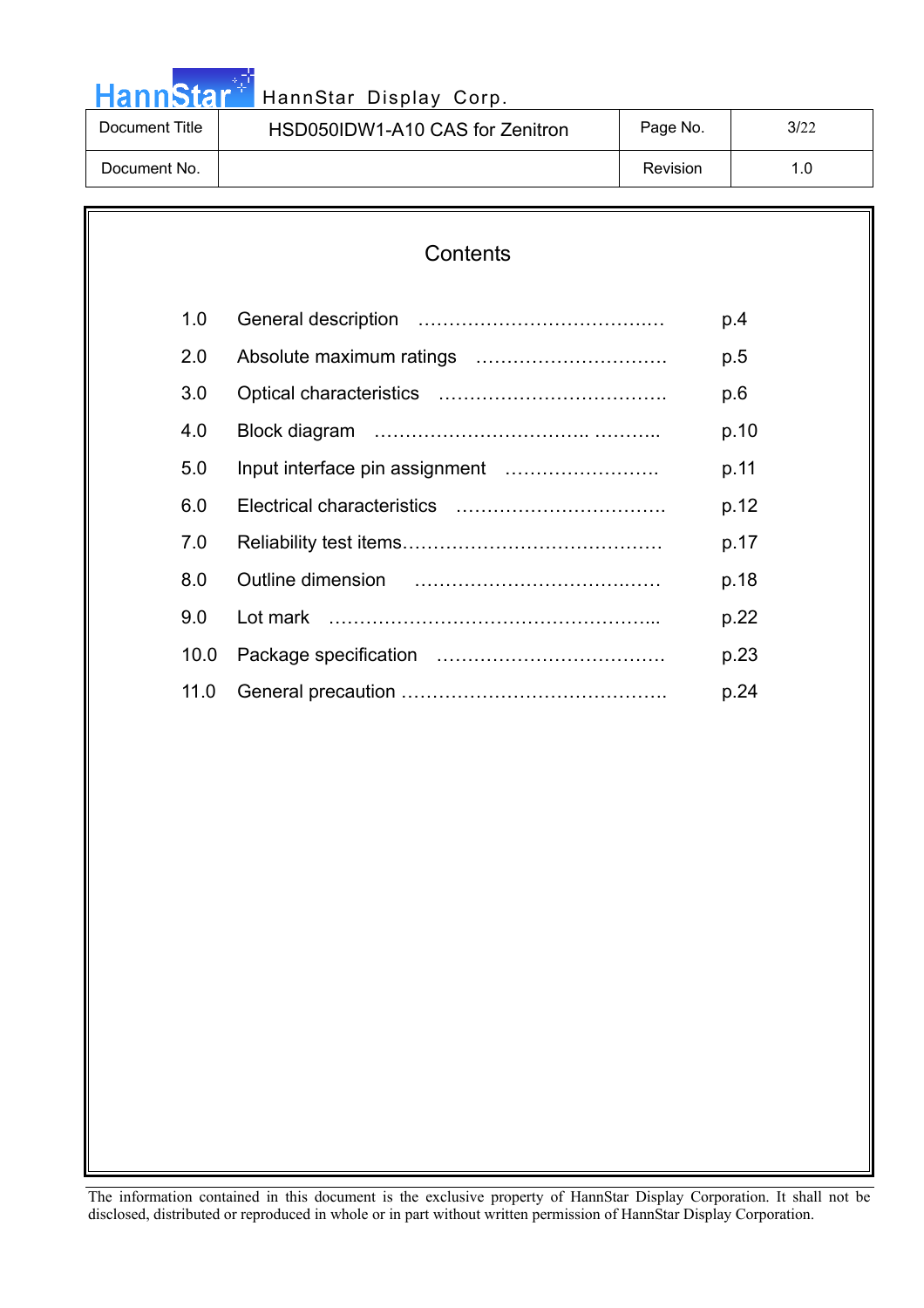

# HannStar<sup>#T</sup> HannStar Display Corp.

| Document Title | HSD050IDW1-A10 CAS for Zenitron | Page No. | 4/22 |
|----------------|---------------------------------|----------|------|
| Document No.   |                                 | Revision |      |

### **1.0 GENERAL DESCRIPTION**

### **1.1 Introduction**

HannStar Display model HSD050IDW1-A is a color active matrix thin film transistor (TFT) liquid crystal display (LCD) that uses amorphous silicon TFT as a switching device. This model is composed of a TFT LCD panel, a driving circuit and a back light system. This TFT LCD has a 5.0 (15:9) inch diagonally measured active display area with WVGA (800 horizontal by 480 vertical pixel) resolution.

### **1.2 Features**

- $\blacksquare$  5.0 (15:9 diagonal) inch configuration
- $\blacksquare$  6 bits + FRC driver with 1 channel TTL interface
- RoHS and Halogen-Free Compliance

### **1.3 Applications**

- **Personal Navigation Device**
- Multimedia applications and Others AV system

### **1.4 General information**

| Item                     |                   | Specification                | Unit   |
|--------------------------|-------------------|------------------------------|--------|
| <b>Outline Dimension</b> |                   | 118.5 x 77.55 x 3.4 (Typ.)   | mm     |
| Display area             |                   | $108.0(H) \times 64.8(V)$    | mm     |
| Number of Pixel          |                   | 800 RGB (H) x 480(V)         | pixels |
| Pixel pitch              |                   | $0.135(H) \times 0.135(V)$   | mm     |
| Pixel arrangement        |                   | <b>RGB Vertical stripe</b>   |        |
| Display mode             |                   | Normally white               |        |
| Surface treatment        |                   | Antiglare, Hard-Coating (3H) |        |
| Weight                   |                   | 66 (Typ.)                    | g      |
| Back-light               |                   | <b>LED Side-light type</b>   |        |
| Power                    | Logic System      | $0.7$ (Max.)                 | W      |
| Consumption              | <b>B/L System</b> | $0.98$ (Max.)                | W      |

### **1.5 Mechanical Information**

|                | Item                      | Min.                     | Typ.  | Max.  | Unit |
|----------------|---------------------------|--------------------------|-------|-------|------|
| Module<br>Size | Horizontal (H)            | 118.2                    | 118.5 | 118.8 | mm   |
|                | Vertical (V)              | 77.25                    | 77.55 | 77.85 | mm   |
|                | $\vert$ Depth $(D)$       | $\overline{\phantom{0}}$ | 3.4   | 3.7   | mm   |
|                | Weight (Without inverter) | $\overline{\phantom{0}}$ | 66    |       | g    |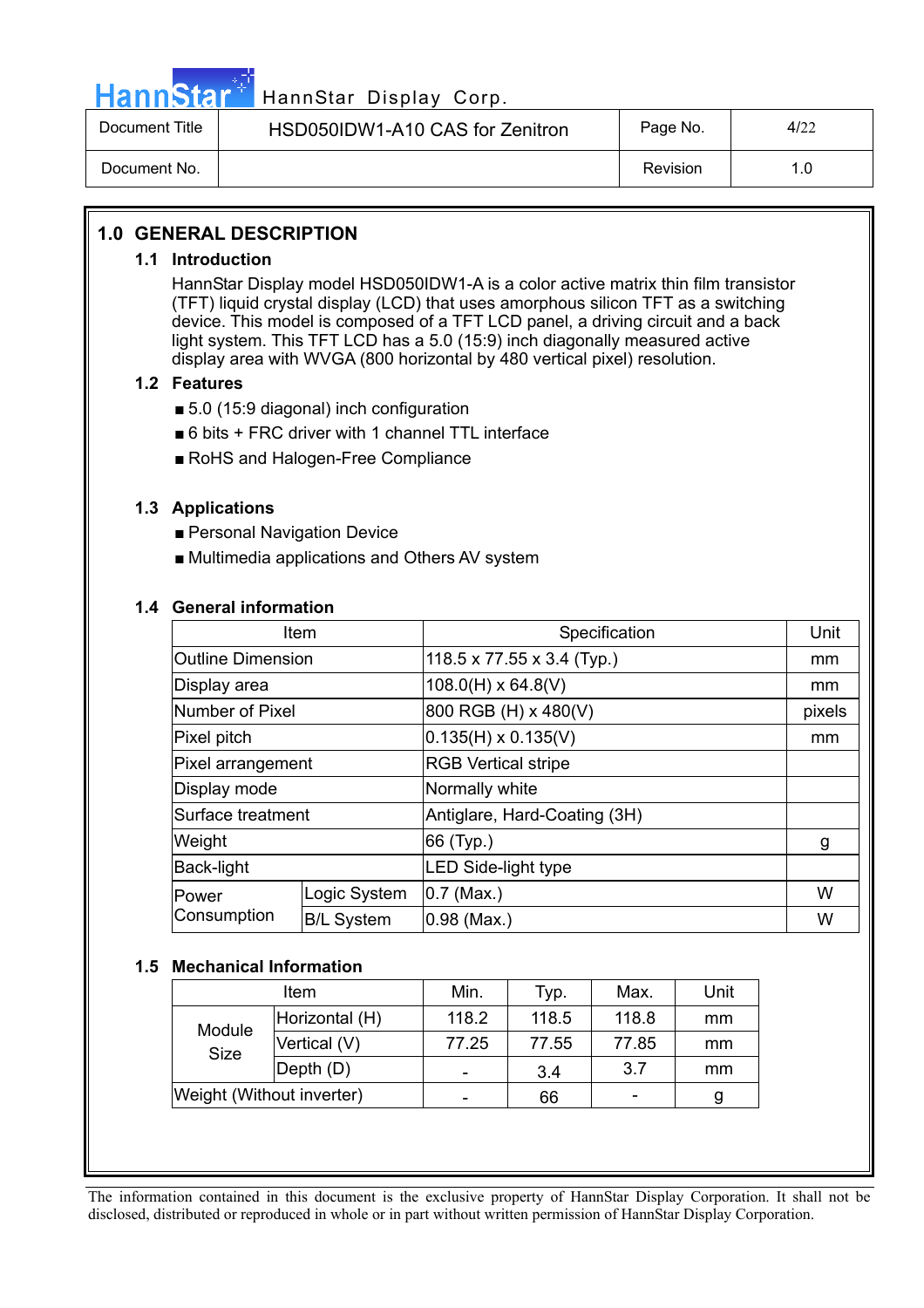

# HannStar<sup>47</sup> HannStar Display Corp.

| Document Title | HSD050IDW1-A10 CAS for Zenitron | Page No. | 5/22 |
|----------------|---------------------------------|----------|------|
| Document No.   |                                 | Revision | 1.0  |

# **2.0 ABSOLUTE MAXIMUM RATINGS**

### **2.1 Electrical Absolute Rating**

### **2.1.1 TFT LCD Module**

| <b>Item</b>              | Symbol          | Min.   | Max.          | Unit | <b>Note</b> |
|--------------------------|-----------------|--------|---------------|------|-------------|
| Power supply voltage     | V <sub>DD</sub> | $-0.5$ | 5.0           |      | GND=0       |
| Logic Signal Input Level | V.              | -0.3   | $V_{DD}$ +0.3 |      |             |

### **2.1.2 Back-Light Unit**

| Item               | Symbol | $\tau_{\mathsf{VP}}$ . | Max.                     | Unit | <b>Note</b> |
|--------------------|--------|------------------------|--------------------------|------|-------------|
| <b>LED</b> current |        | 40                     | ۰                        | mA   | (1)(2)(3)   |
| LED voltage        |        | 23.1                   | $\overline{\phantom{0}}$ |      | (1)(2)(3)   |

**Note** 

- (1) Permanent damage may occur to the LCD module if beyond this specification. Functional operation should be restricted to the conditions described under normal operating conditions.
- (2) Ta =  $25 \pm 2^{\circ}$ C
- (3) Test Condition: LED current 40 mA. The LED lifetime could be decreased if operating IL is larger than 40mA.

### **2.2 Environment Absolute Rating**

| ltem                         | Symbol | Min.  | Max. | Unit   | <b>Note</b> |
|------------------------------|--------|-------|------|--------|-------------|
| <b>Operating Temperature</b> | opa    | $-20$ |      |        |             |
| Storage Temperature          | stg    | -30   | 80   | $\sim$ |             |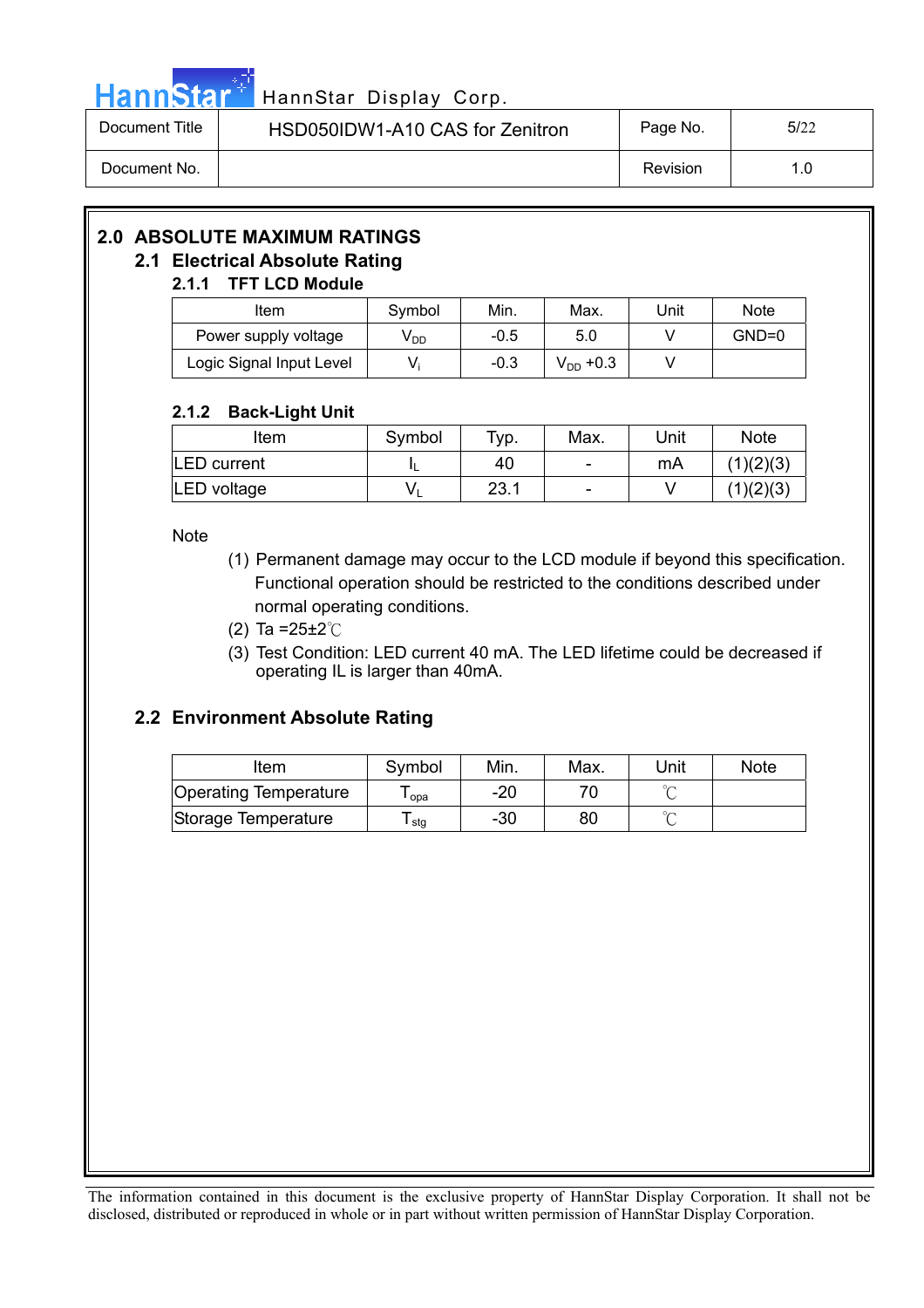# HannStar<sup>17</sup> HannStar Display Corp.

| Document Title | HSD050IDW1-A10 CAS for Zenitron | Page No. | 6/22 |
|----------------|---------------------------------|----------|------|
| Document No.   |                                 | Revision | 1.0  |

| <b>3.0 OPTICAL CHARACTERISTICS</b><br><b>Optical specification</b><br>3.1 |                                               |                           |                   |       |                |       |                 |                          |  |
|---------------------------------------------------------------------------|-----------------------------------------------|---------------------------|-------------------|-------|----------------|-------|-----------------|--------------------------|--|
| <b>Item</b>                                                               |                                               |                           | Symbol Condition  | Min.  | Typ.           | Max.  | Unit            | <b>Note</b>              |  |
| Contrast                                                                  |                                               | <b>CR</b>                 |                   | 480   | 600            |       |                 | (1)(2)                   |  |
| Response                                                                  | <b>Rising</b>                                 | $\mathsf{T}_{\mathsf{R}}$ |                   |       | $\overline{2}$ | 4     |                 |                          |  |
| time                                                                      | Falling                                       | $\mathsf T_{\mathsf F}$   | $\Theta = 0$      |       | 6              | 12    | msec            | (1)(3)                   |  |
| White luminance<br>(Center)                                               |                                               | $Y_L$                     | Normal<br>Viewing | 320   | 400            |       | $\text{cd/m}^2$ | (1)(4)(7)<br>$(lL=40mA)$ |  |
| Color                                                                     |                                               | $W_{x}$                   | Angle             | 0.260 | 0.310          | 0.360 |                 |                          |  |
| chromaticity<br>(CIE1931)                                                 | White                                         | $W_{V}$                   |                   | 0.280 | 0.330          | 0.380 |                 |                          |  |
|                                                                           | Hor.                                          | $\Theta_L$                |                   | 65    | 75             |       |                 | (1)(4)                   |  |
| Viewing                                                                   |                                               | $\Theta_{\mathsf{R}}$     |                   | 65    | 75             |       |                 |                          |  |
| angle                                                                     | Ver.                                          | θu                        | CR > 10           | 50    | 60             |       |                 |                          |  |
|                                                                           |                                               | $\Theta_{\mathsf{D}}$     |                   | 60    | 70             |       |                 |                          |  |
|                                                                           | <b>Brightness uniformity</b>                  |                           | $\Theta = 0$      | 70    |                |       | $\%$            | (5)(7)                   |  |
|                                                                           | 6 O'<br>clock<br><b>Optima View Direction</b> |                           |                   |       | (6)            |       |                 |                          |  |

### **3.2 Measuring Condition**

- Measuring surrounding: dark room
- $\blacksquare$  LED current I<sub>L</sub>: 40mA
- Ambient temperature: 25±2°C
- $\blacksquare$  15min. warm-up time.

### **3.3 Measuring Equipment**

- FPM520 of Westar Display technologies, INC., which utilized SR-3 for Chromaticity and BM-5A for other optical characteristics.
- $\blacksquare$  Measuring spot size: 20 ~ 21m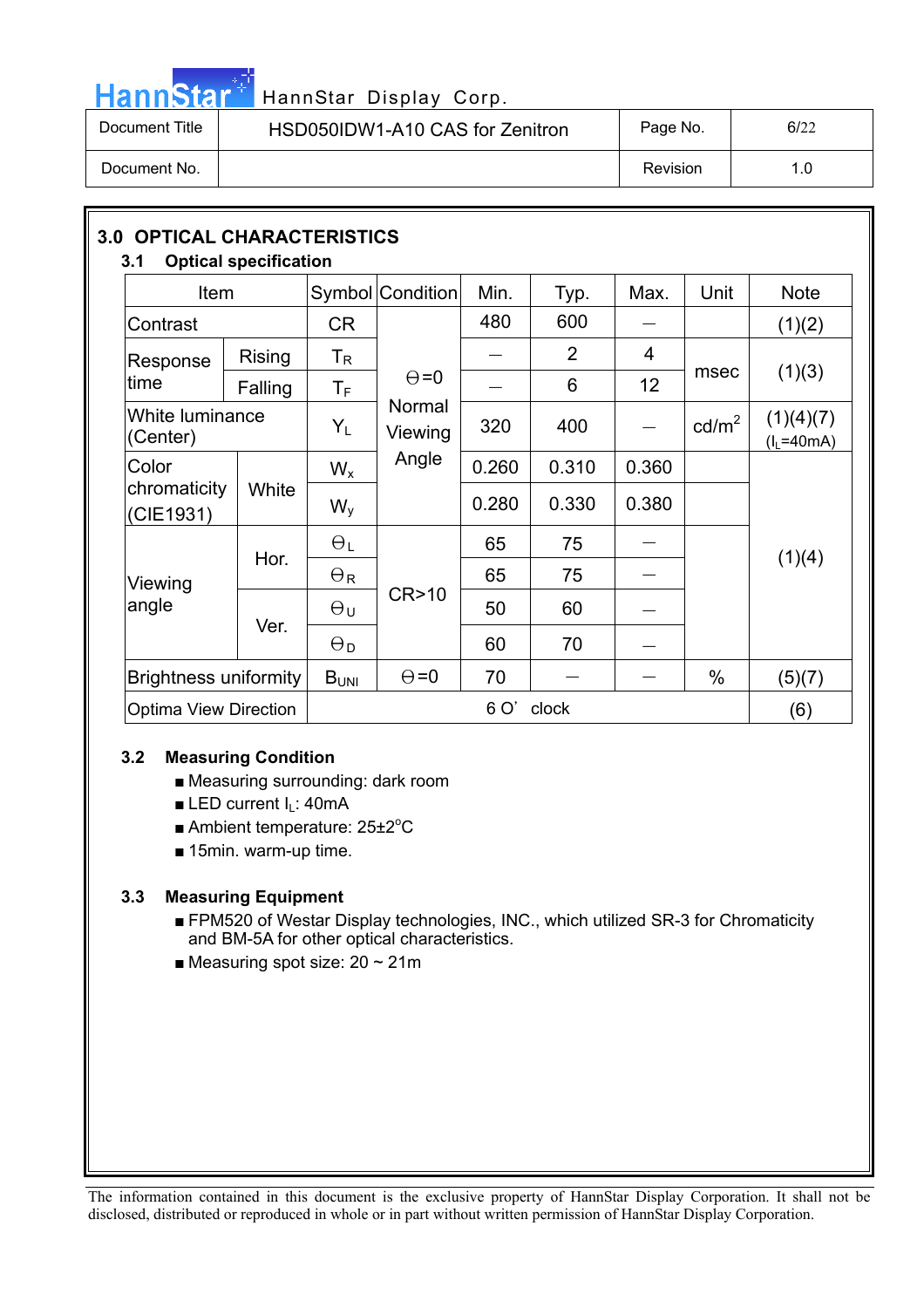| HannStar <sup>+</sup> | HannStar Display Corp.          |          |      |
|-----------------------|---------------------------------|----------|------|
| Document Title        | HSD050IDW1-A10 CAS for Zenitron | Page No. | 7/22 |
| Document No.          |                                 | Revision | 1.0  |

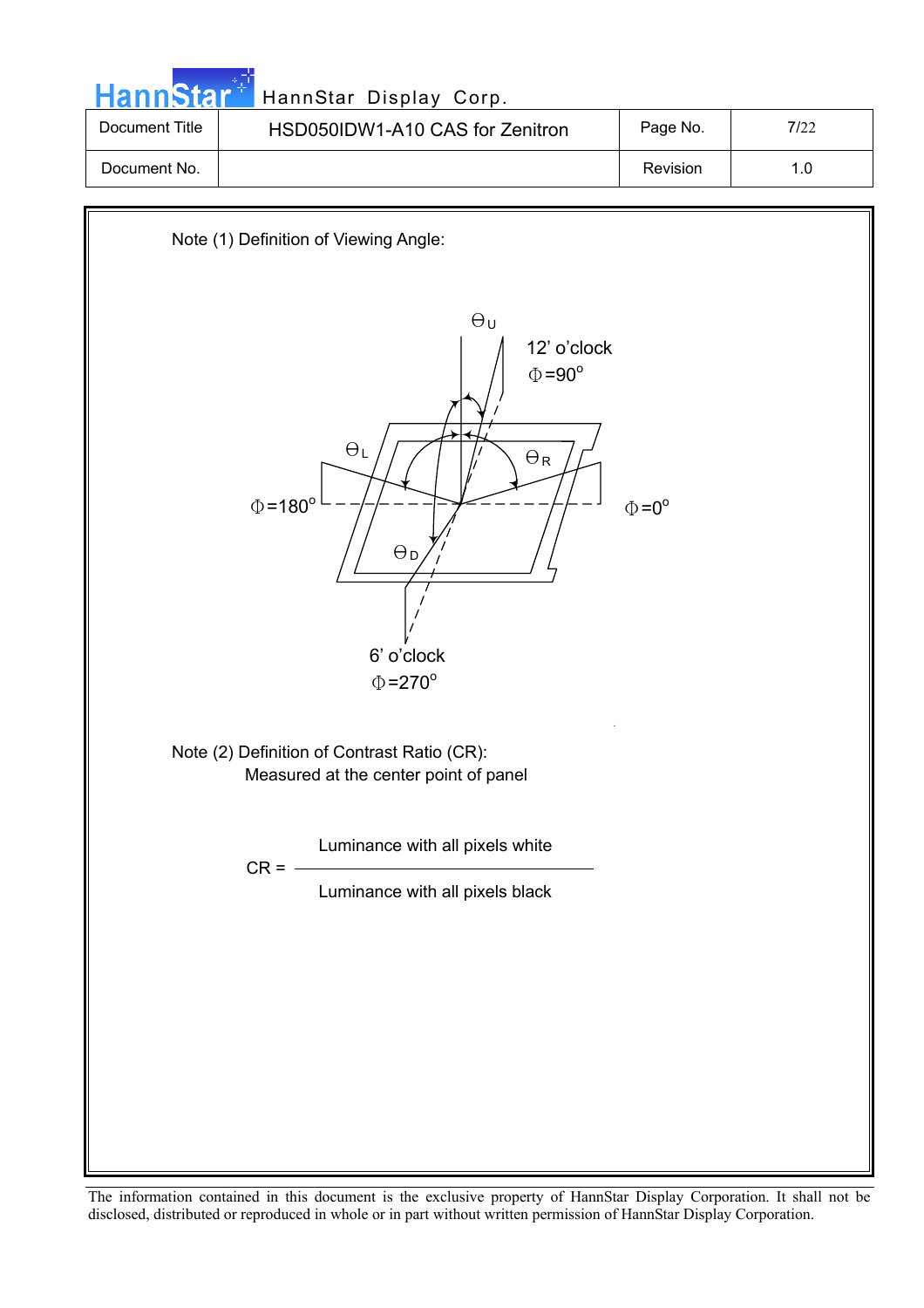| <b>HannStarl</b>                                             | HannStar Display Corp.          |          |      |  |  |  |
|--------------------------------------------------------------|---------------------------------|----------|------|--|--|--|
| Document Title                                               | HSD050IDW1-A10 CAS for Zenitron | Page No. | 8/22 |  |  |  |
| Document No.                                                 |                                 | Revision | 1.0  |  |  |  |
| Note (3) Definition of Response Time: Sum of $T_R$ and $T_F$ |                                 |          |      |  |  |  |

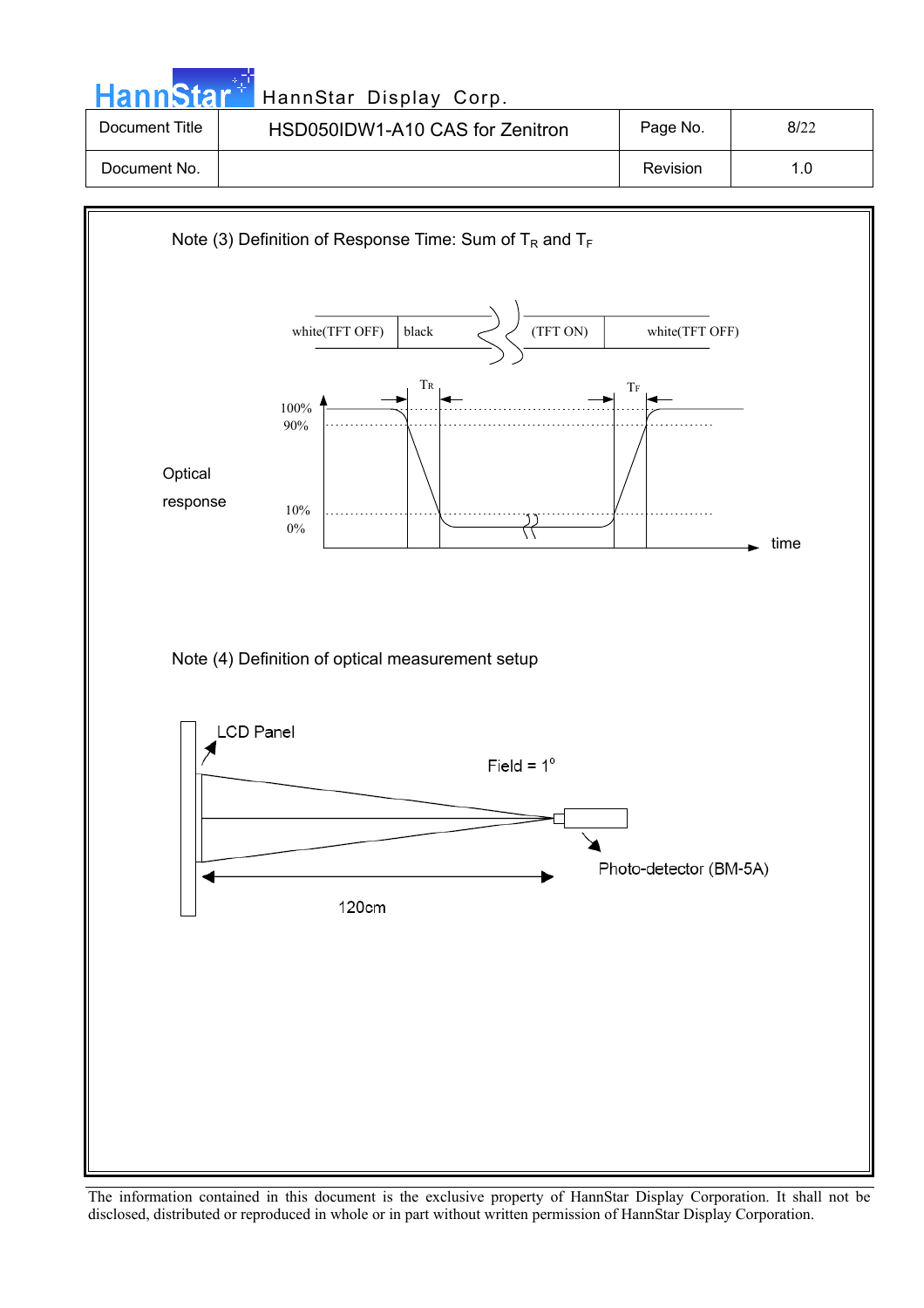| HannStar <sup>+</sup> | HannStar Display Corp.          |          |      |
|-----------------------|---------------------------------|----------|------|
| Document Title        | HSD050IDW1-A10 CAS for Zenitron | Page No. | 9/22 |
| Document No.          |                                 | Revision | 1.0  |

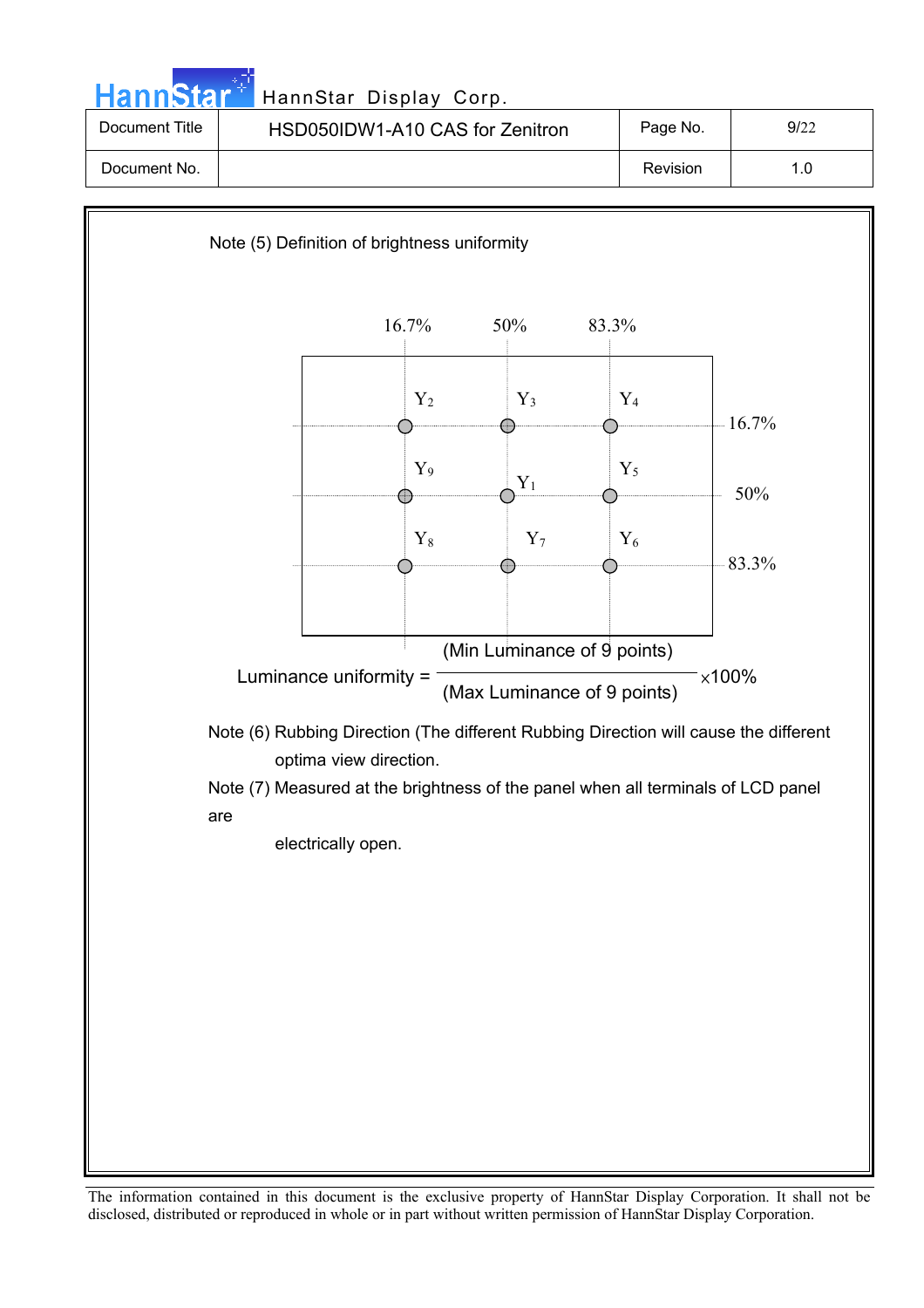|  |  | HannStar * |
|--|--|------------|
|  |  |            |
|  |  |            |

### HannStar Display Corp.

| Document Title | HSD050IDW1-A10 CAS for Zenitron | Page No. | 10/22 |
|----------------|---------------------------------|----------|-------|
| Document No.   |                                 | Revision |       |

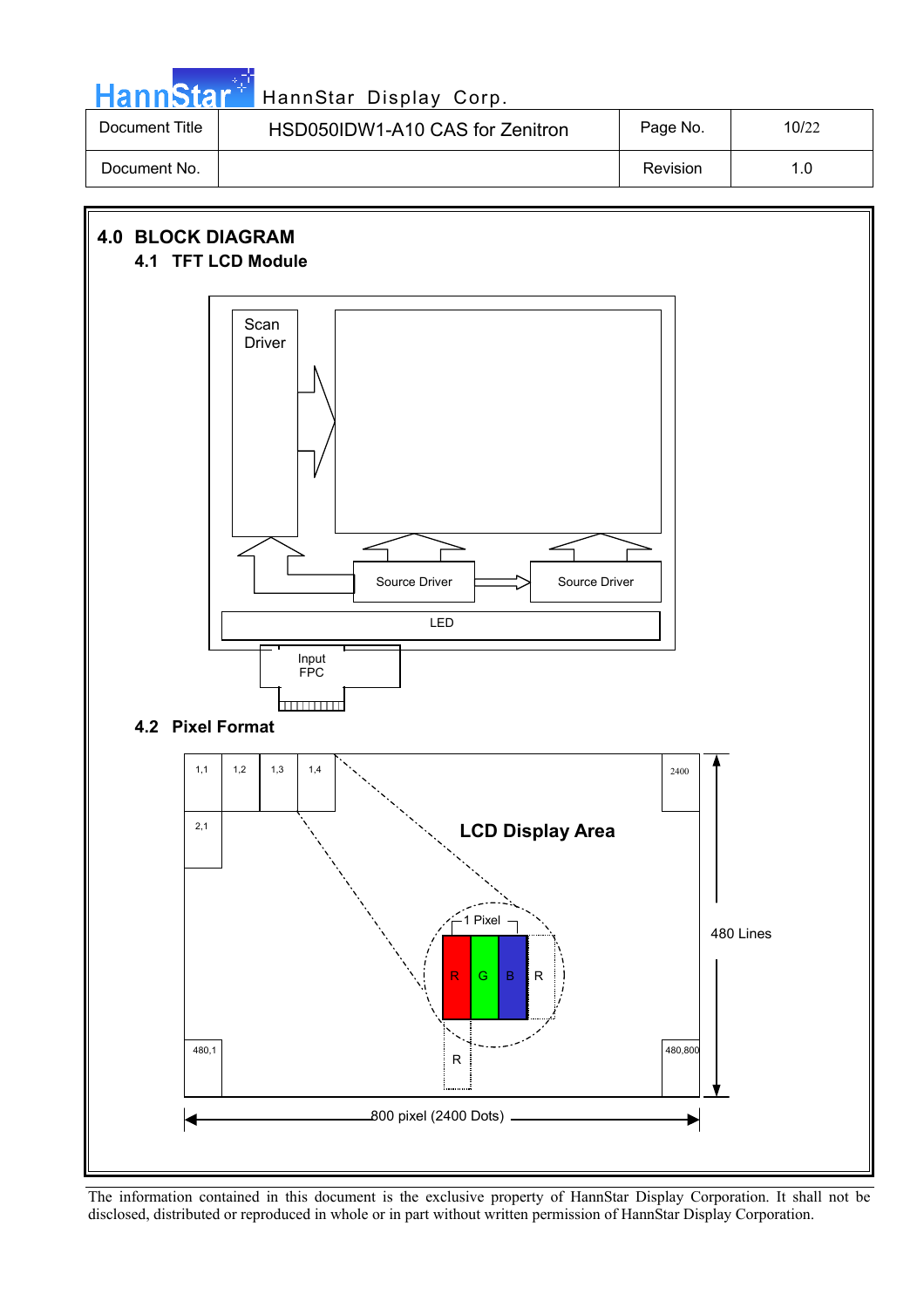

# HannStar<sup>\*'</sup> HannStar Display Corp.

| Document Title | HSD050IDW1-A10 CAS for Zenitron | Page No. | 11/22 |
|----------------|---------------------------------|----------|-------|
| Document No.   |                                 | Revision |       |

#### **5.0 INPUT INTERFACE PIN ASSIGNMENT**  FPC connector is used for electronics interface. The recommended model is FH19SC-40S-0.5SH (51) manufactured by HIROSE. **Pin No.** Symbol | I/O | Function  $1$   $V_{\text{LED}}$  P Power for LED backlight cathode 2 |  $V_{LED+}$  | P | Power for LED backlight anode 3 | GND | P Power ground  $\begin{array}{c|c|c|c|c} \hline \text{4} & \text{V}_{\text{DD}} & \text{P} & \text{Power voltage} \\ \hline \text{5} & \text{R0} & \text{I} & \text{Red data (LSB)} \\ \hline \end{array}$ R0 | | Red data (LSB)  $6$  | R1 | | | | Red data 7 | R2 | I Red data 8 | R3 | I Red data 9 | R4 | I Red data 10 | R5 | I Red data 11 | R6 | I  $\vert$ Red data 12 | R7 | I Red data (MSB) 13 G0 | I Green data (LSB) 14 G1 | Green data 15 G2 | I Green data 16 | G3 | I Green data 17 | G4 | I Green data 18 | G5 | I Green data 19 | G6 | I Green data 20 G7 I Green data (MSB) 21 | B0 | | | Blue data (LSB) 22 | B1 | | Blue data 23 B2 | Blue data 24 | B3 | | Blue data 25 | B4 | I Blue data 26 B5 | Blue data 27 | B6 | I Blue data 28 | B7 | I Blue data (MSB) 29 | DGND | | | Digital ground 30 DCLK I Pixel clock<br>31 DISP I Display on/ 1 Display on/ off 32 | HSYNC | I | Horizontal sync signal 33 VSYNC | I Vertical sync signal 34 | DE | | | Data enable 35 NC - No Connect 36 GND P Power ground 37 X1 I/O Right electrode - differential analog 38 Y1 I/O Bottom electrode - differential analog 39 X2 I/O Left electrode - differential analog 40 Y2 I/O Top electrode - differential analog

I/O: I: input, O: output, P: power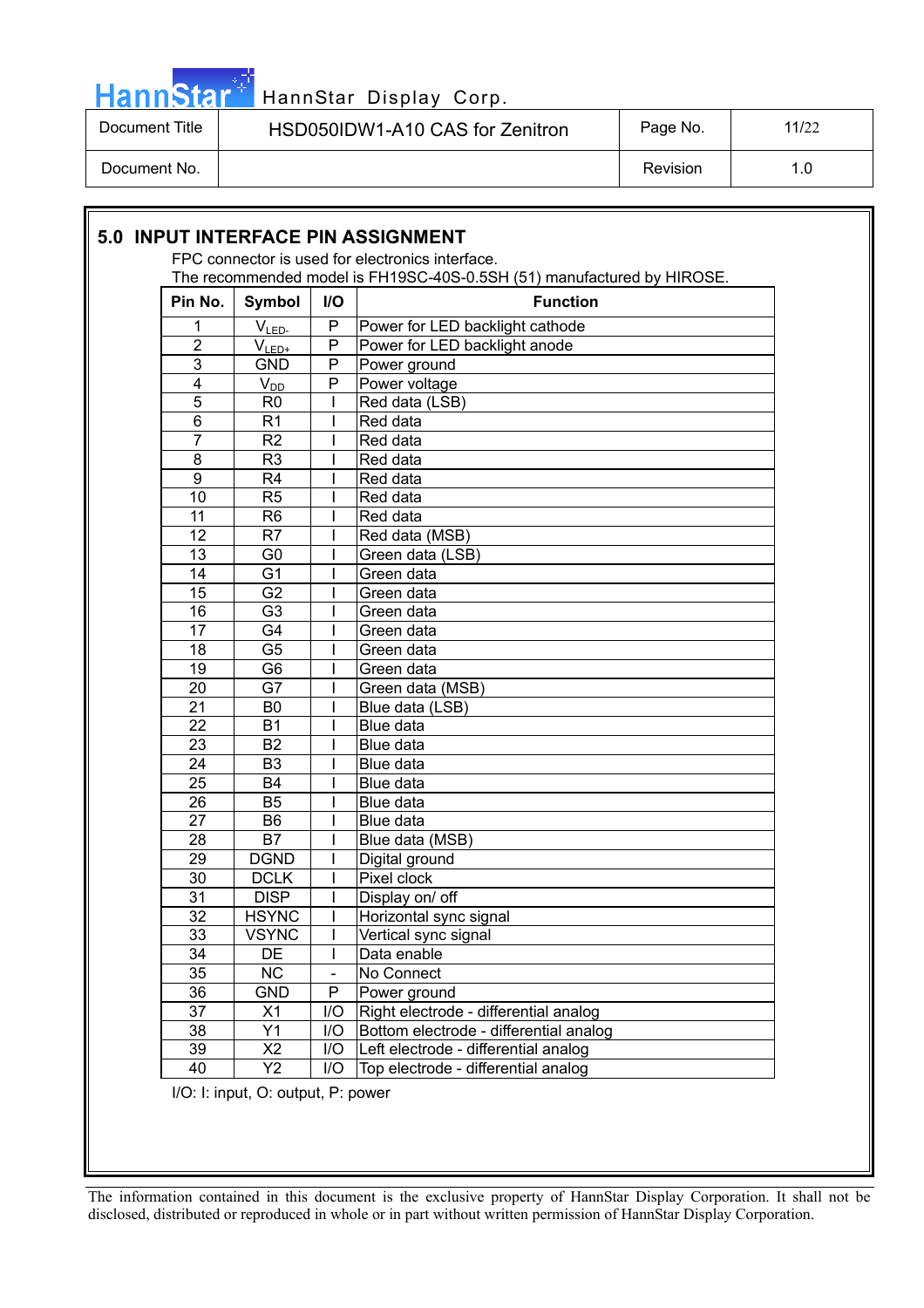

### HannStar Display Corp.

| Document Title | HSD050IDW1-A10 CAS for Zenitron | Page No. | 12/22 |
|----------------|---------------------------------|----------|-------|
| Document No.   |                                 | Revision | 1.0   |

### **6.0 ELECTRICAL CHARACTERISTICS**

### **6.1 TFT LCD Module**

| Item                    | Symbol                     | Min.                     | Typ.                     | Max.                | Unit | <b>Note</b>     |
|-------------------------|----------------------------|--------------------------|--------------------------|---------------------|------|-----------------|
| Supply voltage          | $\mathsf{V}_{\mathsf{DD}}$ | 3.0                      | 3.3                      | 3.6                 |      |                 |
| Input signal voltage    | Vıн                        | 0.7 V <sub>DD</sub>      |                          | V <sub>DD</sub>     |      | Note $(1)$      |
|                         | Vil                        | GND                      |                          | 0.3 V <sub>DD</sub> |      | Note $(1)$      |
| Current of power supply | I <sub>DD</sub>            | $\overline{\phantom{0}}$ | $\overline{\phantom{a}}$ | 220                 | mA   | $V_{DD} = 3.3V$ |

Note (1): HSYNC, VSYNC, DE, R/G/B Data Note (2): GND=0V

### **6.2 Back-Light Unit**

The backlight system is an edge-lighting type with 14 LED. The characteristics of the LED are shown in the following tables.

| Item                    | Symbol | Min.                     | тур. | Max.                     | Unit | <b>Note</b> |
|-------------------------|--------|--------------------------|------|--------------------------|------|-------------|
| <b>LED</b> current      | ℡      | ۰                        | 40   | -                        | mA   | (2)         |
| LED voltage             | VL     | $\overline{\phantom{0}}$ | 23.1 | $\overline{\phantom{a}}$ |      |             |
| Operating LED life time | Hr     | 10000                    | -    | -                        | Hour | (1)(2)      |

- Note (1) LED life time (Hr) can be defined as the time in which it continues to operate under the condition: Ta=25 $\pm$ 3 °C, typical IL value indicated in the above table until the brightness becomes less than 50%.
- Note (2) The "LED life time" is defined as the module brightness decrease to 50% original brightness at Ta=25 $\degree$ C and IL=40mA. The LED lifetime could be decreased if operating IL is larger than 40mA. The constant current driving method is suggested.



**LED Light Bar Circuit**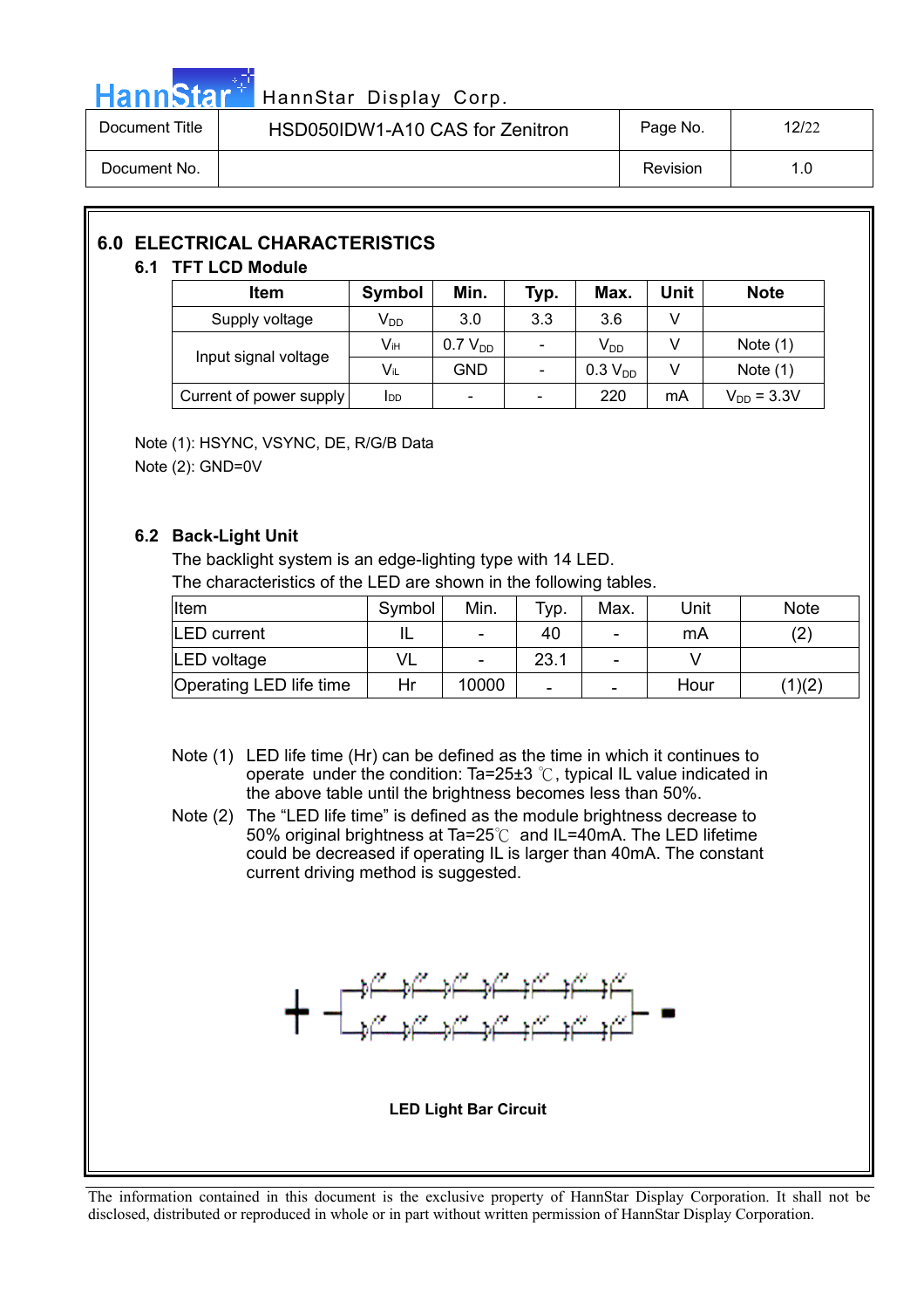

# HannStar<sup>t HannStar Display Corp.</sup>

| Document Title | HSD050IDW1-A10 CAS for Zenitron | Page No. | 13/22 |
|----------------|---------------------------------|----------|-------|
| Document No.   |                                 | Revision | 1.0   |

### **6.3 AC Characteristics**

| Item                     | <b>Symbol</b> | Min. | Typ. | Max. | <b>Unit</b> | <b>Note</b> |
|--------------------------|---------------|------|------|------|-------------|-------------|
| DCLK cycle time          | <b>Tclk</b>   | 25   |      |      | ns          |             |
| <b>DCLK</b> frequency    | fclk          |      | 33   | 40   | <b>MHz</b>  |             |
| DCLK pulse duty          | <b>Tcwh</b>   | 40   | 50   | 60   | $\%$        |             |
| VSYNC setup time         | Tvst          | 8    |      |      | ns          |             |
| <b>VSYNC</b> hold time   | Tyhd          | 8    |      |      | ns          |             |
| HSYNC setup time         | Thst          | 8    |      |      | ns          |             |
| <b>HSYNC</b> hold time   | Thhd          | 8    |      |      | ns          |             |
| Data setup time          | Tdasu         | 8    |      |      | ns          |             |
| Data hold time           | Tdahd         | 8    |      |      | ns          |             |
| DE setup time            | Tdesu         | 8    |      |      | ns          |             |
| DE hold time             | Tdehd         | 8    |      |      | ns          |             |
| Horizontal display area  | Thd           |      | 800  |      | Tcph        |             |
| HSYNC period time        | Th            |      | 928  |      | Tcph        |             |
| <b>HSYNC</b> width       | Thwh          | 1    | 48   |      | Tcph        |             |
| HSYNC back porch         | Thbp          |      | 40   |      | Tcph        |             |
| <b>HSYNC</b> front porch | Thfp          |      | 40   |      | Tcph        |             |
| Vertical display area    | Tvd           |      | 480  |      | th          |             |
| VSYNC period time        | Tv            |      | 525  |      | th          |             |
| <b>VSYNC</b> width       | Tvwh          |      | 3    |      | th          |             |
| VSYNC back porch         | Tvbp          |      | 29   |      | th          |             |
| VSYNC front porch        | Tvfp          |      | 13   |      | th          |             |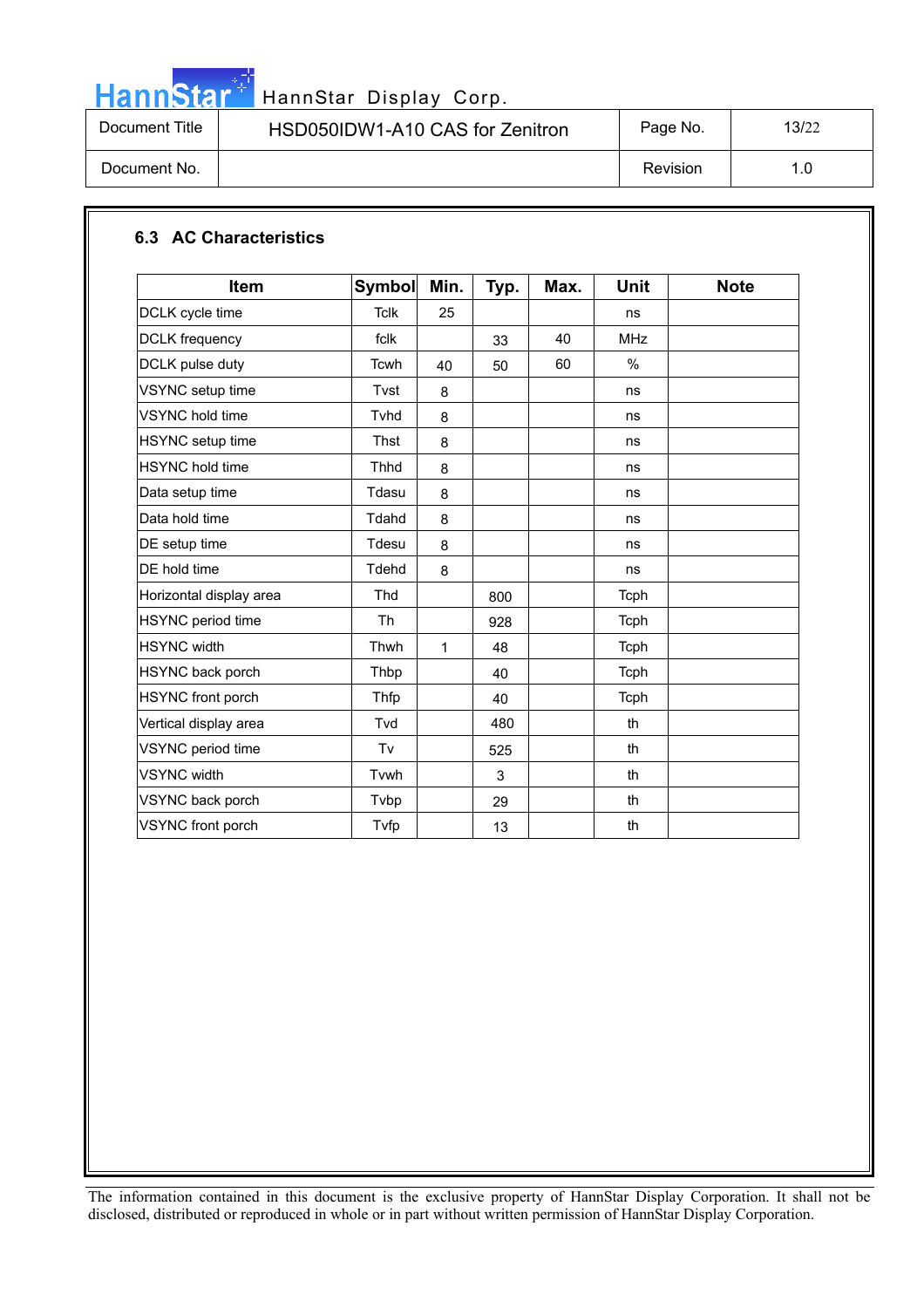HannStar<sup>57</sup> HannStar Display Corp.

| Document Title | HSD050IDW1-A10 CAS for Zenitron | Page No. | 14/22 |
|----------------|---------------------------------|----------|-------|
| Document No.   |                                 | Revision | 1.0   |

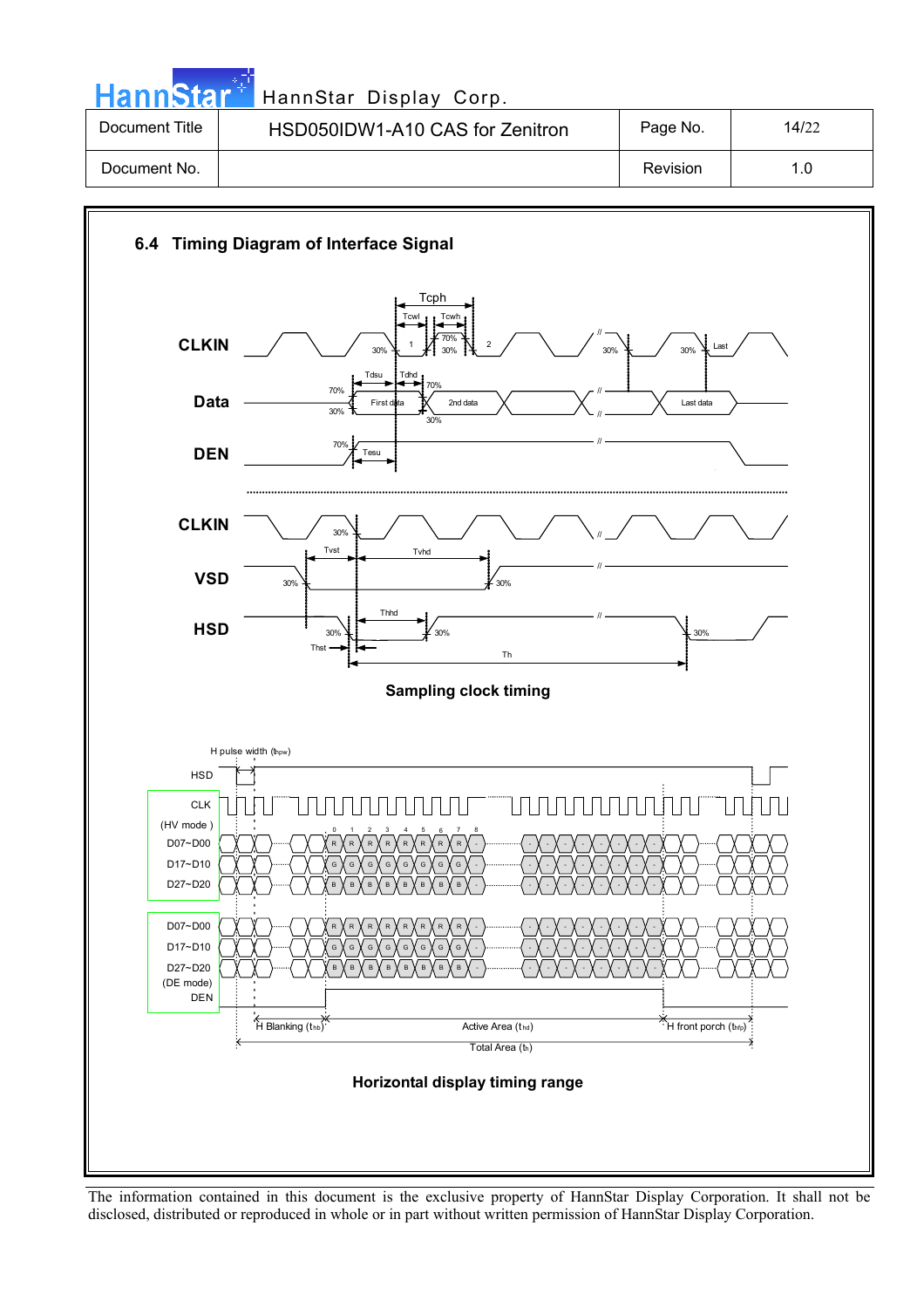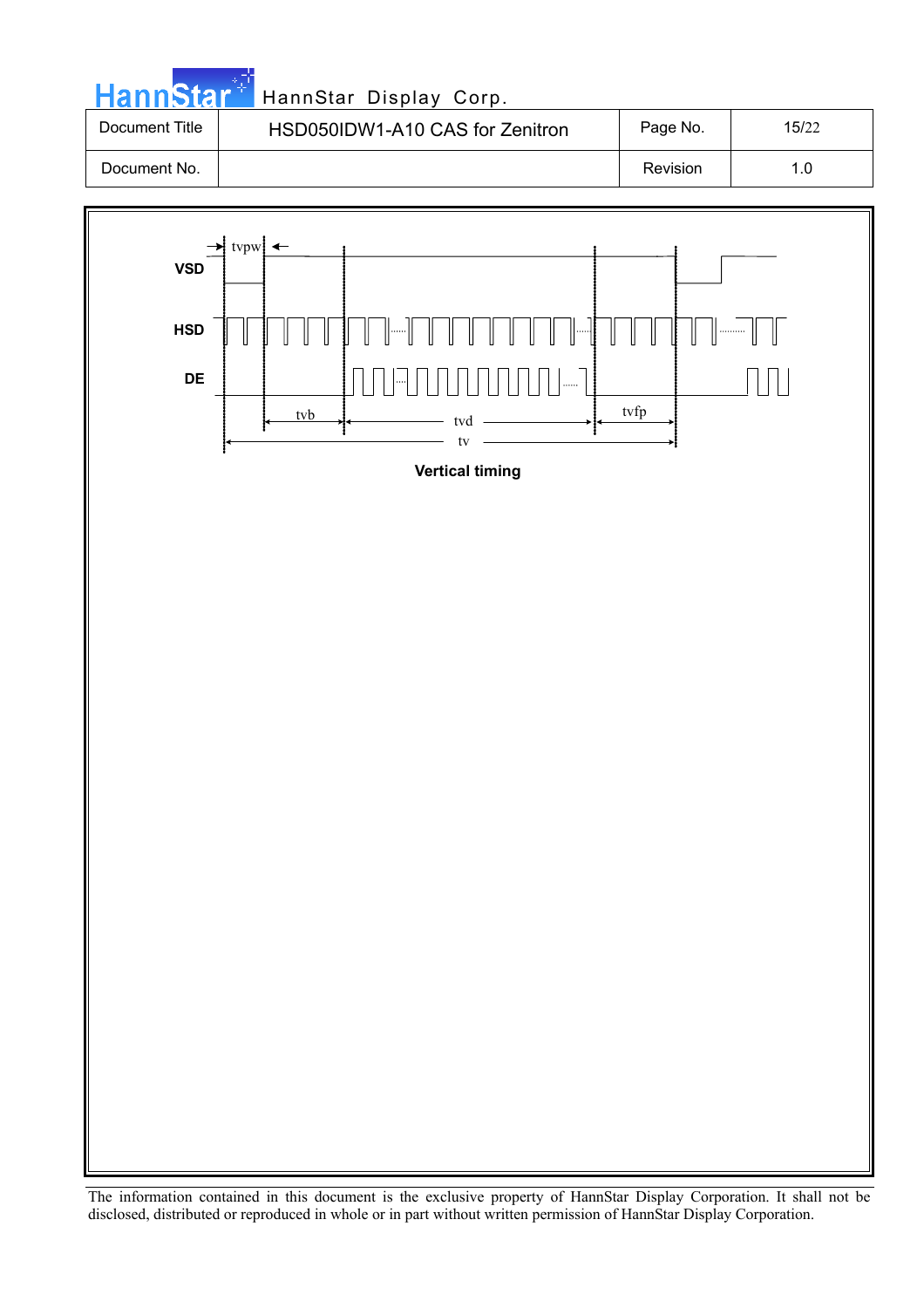Hann Star<sup> T</sup> Hann Star Display Corp.

| Document Title | HSD050IDW1-A10 CAS for Zenitron | Page No. | 16/22 |
|----------------|---------------------------------|----------|-------|
| Document No.   |                                 | Revision |       |

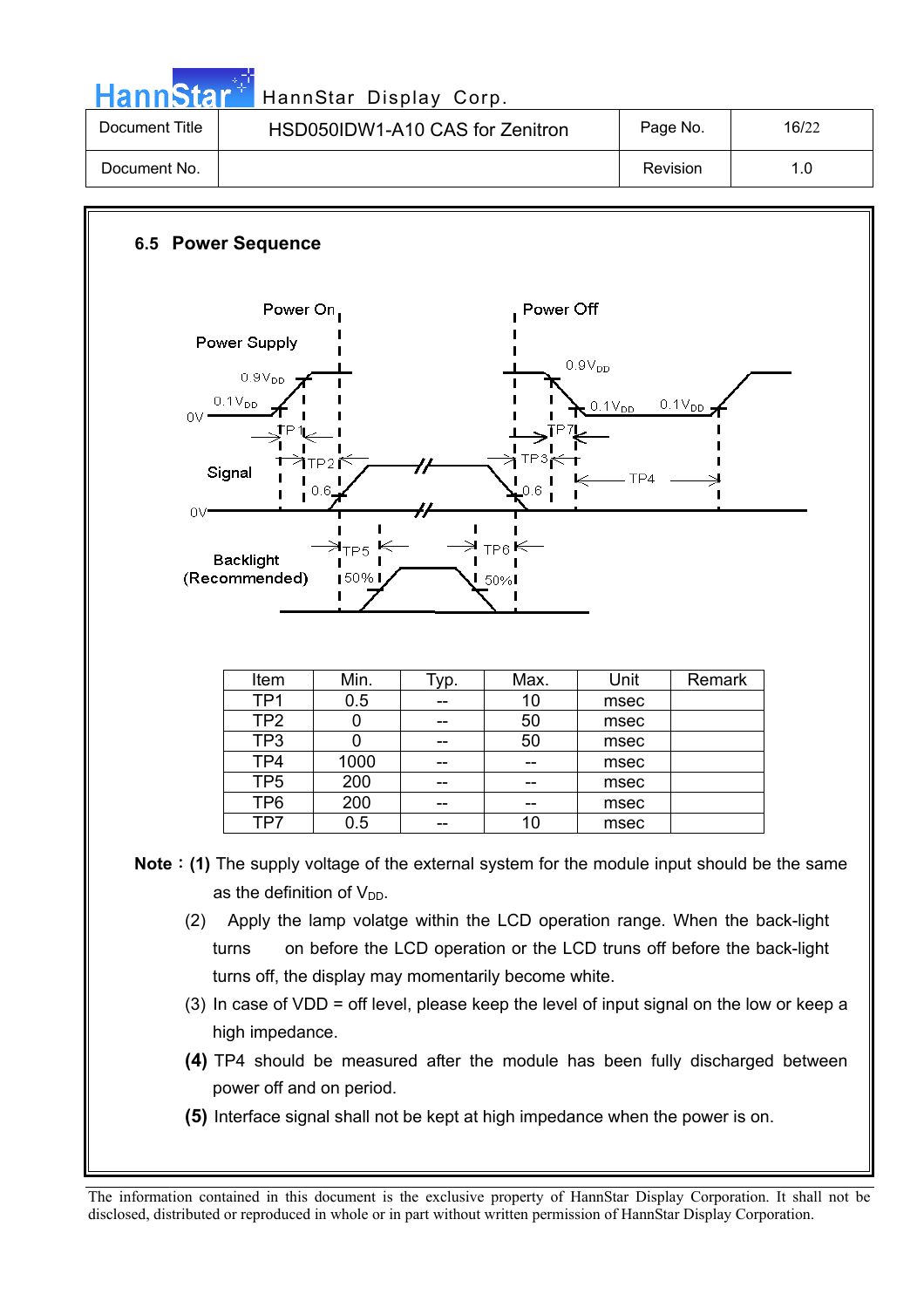Hann Star<sup>47</sup> HannStar Display Corp.

| Document Title | HSD050IDW1-A10 CAS for Zenitron | Page No. | 7/22 |
|----------------|---------------------------------|----------|------|
| Document No.   |                                 | Revision | . .0 |

#### **7.0 RELIABILITY TEST ITEMS No. Item Conditions Remark** 1 High Temperature Storage Ta= $+80^{\circ}$ C, 240hrs 2 Low Temperature Storage Ta= $-30^{\circ}$ C, 240hrs 3 High Temperature Operation Ta= $+70^{\circ}$ C, 240hrs 4 | Low Temperature Operation Ta= $-20^{\circ}$ C, 240hrs 5 High Temperature and High Humidity (operation) Ta=+60°C, 90%RH, 240hrs 6 Thermal Cycling Test (non operation)  $C(30min) \rightarrow +80^{\circ}C(30min)$ , 200cycles 7 | Electrostatic Discharge  $\vert$   $\pm$  200V,200pF(0 $\Omega$ ) 1 time/each terminal 8 Vibration 1.Random: 1.04Grms, 5~500Hz, X/Y/Z, 30min/each direction 2. Sine: Freq. Range: 8~33.3Hz Stoke: 1.3mm Sweep: 2.9G, 33.3~400Hz X/Z: 2hr, Y: 4hr, cyc: 15min 9 Shock 100G, 6ms, ±X, ±Y, ±Z 3 time for each direction JIS C7021, A-10 (Condition A) 10 Vibration (with carton) Random: 0.015G^2/Hz, 5~200Hz -6dB/Octave, 200~400Hz XYZ each direction: 2hr 11 Drop (with carton) Height: 60cm 1 corner, 3 edges, 6 surfaces JIS Z0202

### Note: There is no display function NG issue occurred, all the cosmetic specification is judged before the reliability stress.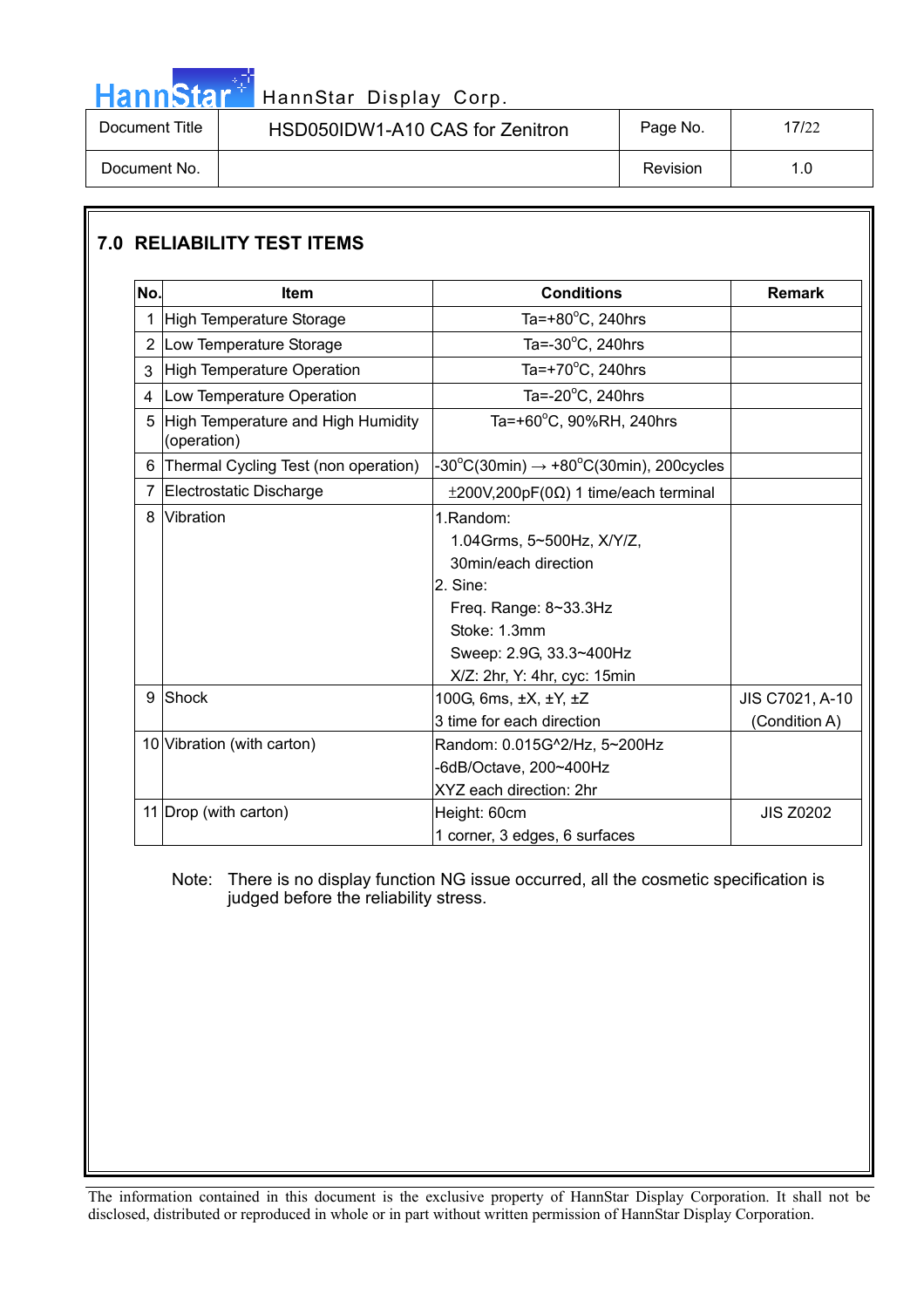|  | HannStar <sup>*</sup> |  |
|--|-----------------------|--|

### HannStar Display Corp.

| Document Title | HSD050IDW1-A10 CAS for Zenitron | Page No. | 18/22 |
|----------------|---------------------------------|----------|-------|
| Document No.   |                                 | Revision | 1.0   |

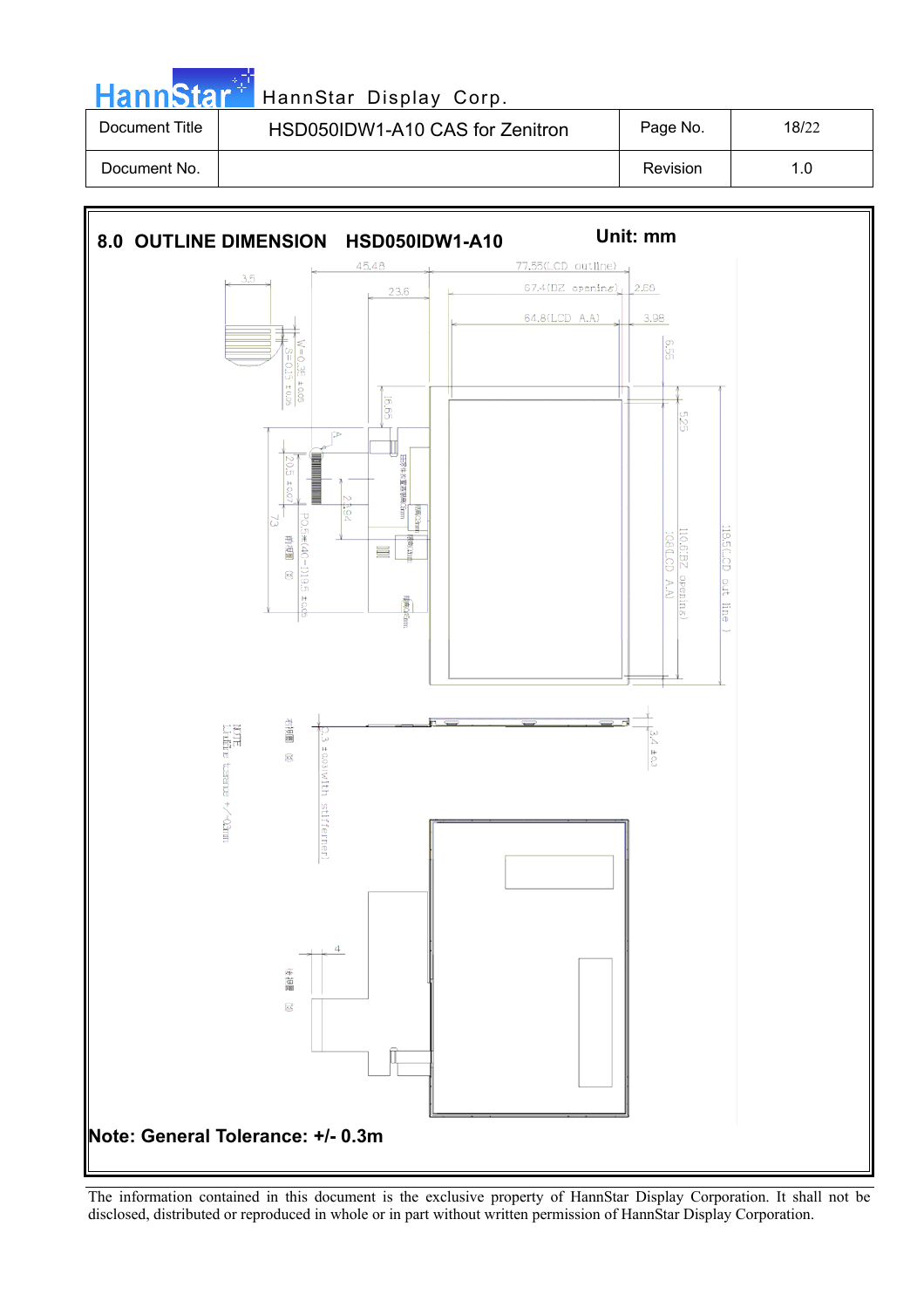

# Hann Star<sup>t HannStar</sup> Display Corp.

| Document Title | HSD050IDW1-A10 CAS for Zenitron | Page No. | 19/22 |
|----------------|---------------------------------|----------|-------|
| Document No.   |                                 | Revision |       |

### **9.0 LOT MARK**

### **9.1 Lot Mark**



code 1,2,3,4,5,6: HannStar internal flow control code.

code 7: production location.

code 8: production year.

code 9: production month.

code 10,11,12,13,14,15: serial number.

### Note (1) Production Year: Code 8 is defined by the last number of the year, for example

| Year | 2001 | 2002 | 2003 | 2004 | 2005 | 2006 | 2007 | 2008 | 2009 | 2010 |
|------|------|------|------|------|------|------|------|------|------|------|
| Mark |      |      |      |      |      |      |      |      |      |      |

Note (2) Production Month

| Month | Jan. | Feb. | Mar. | Apr. | May. Jun. |  | ,Jul.   Aug. I <sup>∽</sup> | . Sep. I | Oct | Nov. | Dec. |
|-------|------|------|------|------|-----------|--|-----------------------------|----------|-----|------|------|
| Mark  |      |      |      |      |           |  |                             |          |     |      |      |

### **9.2 Location of Lot Mark**

- (1) Location: The label is attached to the backside of the LCD module. See Section 8.0 OUTLINE DIMENSION).
- (2) Detail of the Mark: as attached below.
- (3) This is subject to change without prior notice.

| HSD050IDW1                                                                                                                                  | <b>HannSter</b> |
|---------------------------------------------------------------------------------------------------------------------------------------------|-----------------|
| $Rev: *$<br>$-A$ EDX.X 6 A0                                                                                                                 |                 |
| <u> 1111 - 1128 - 1239 - 1249 - 1259 - 1259 - 1250 - 1251 - 1252 - 1253 - 1254 - 1255 - 1265 - 1276 - 1277 - 127</u><br><b>OKPOOODAOOOO</b> |                 |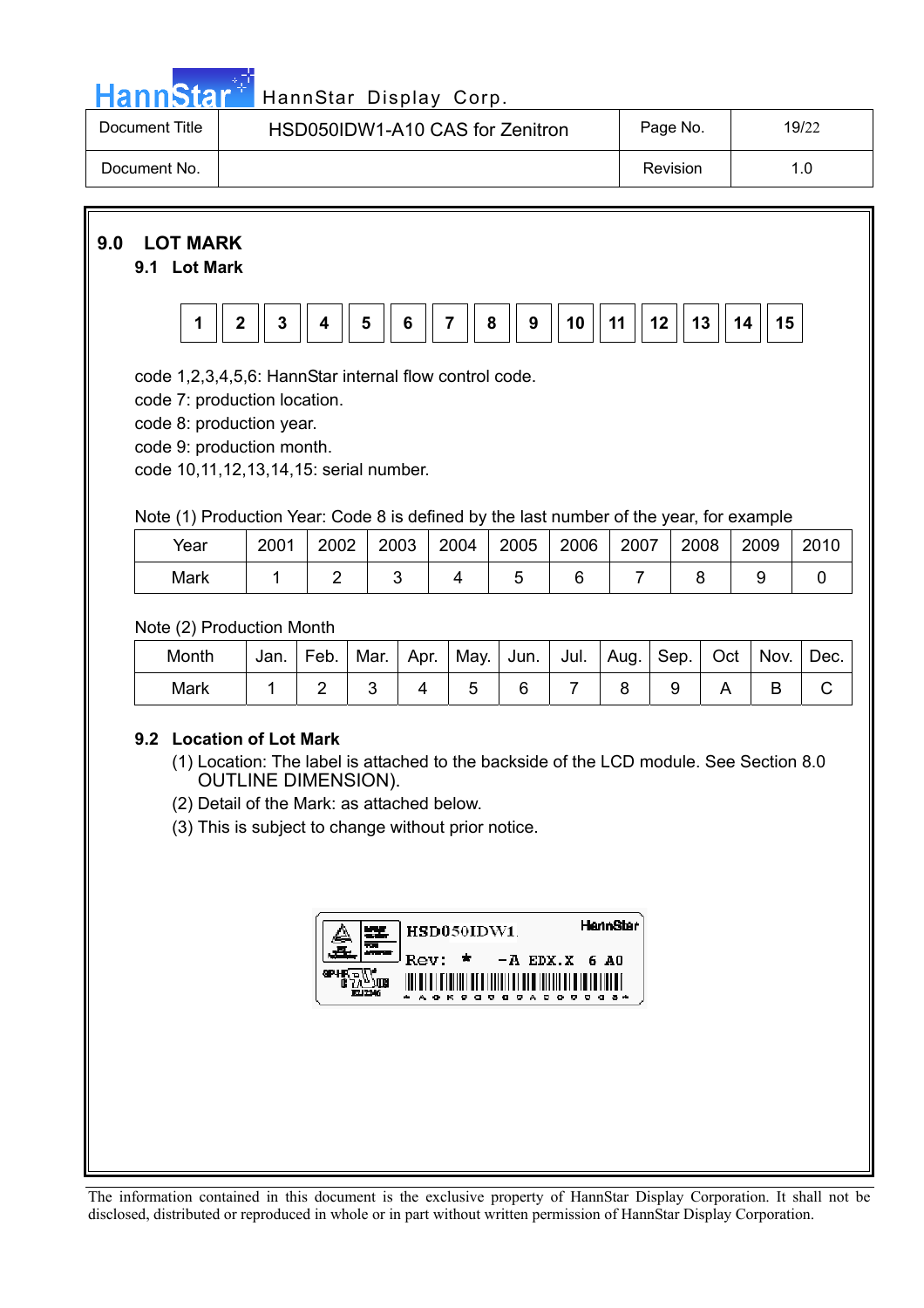|  |  | <b>HannStar</b> * |  |
|--|--|-------------------|--|
|  |  |                   |  |
|  |  |                   |  |

### HannStar Display Corp.

| Document Title | HSD050IDW1-A10 CAS for Zenitron | Page No. | 20/22 |
|----------------|---------------------------------|----------|-------|
| Document No.   |                                 | Revision |       |

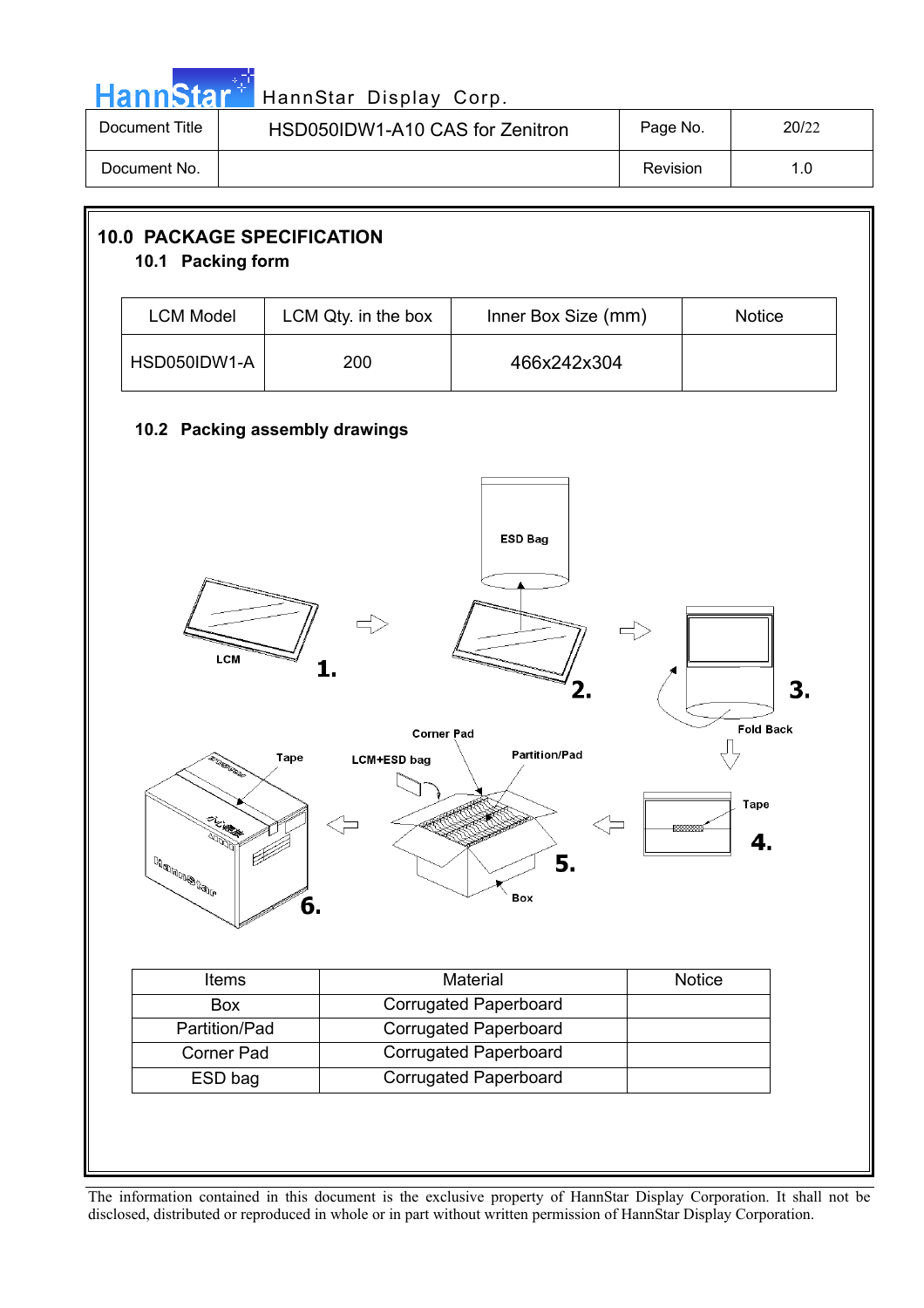

## HannStar<sup>1</sup> HannStar Display Corp.

| Document Title | HSD050IDW1-A10 CAS for Zenitron | Page No. | 21/22 |
|----------------|---------------------------------|----------|-------|
| Document No.   |                                 | Revision |       |

### **11.0 GENERAL PRECAUTION**

### **11.1 Use Restriction**

This product is not authorized for use in life supporting systems, aircraft navigation control systems, military systems and any other application where performance failure could be life-threatening or otherwise catastrophic.

### **11.2 Disassembling or Modification**

Do not disassemble or modify the module. It may damage sensitive parts inside LCD module, and may cause scratches or dust on the display. HannStar does not warrant the module, if customers disassemble or modify the module.

### **11.3 Breakage of LCD Panel**

- 11.3.1.If LCD panel is broken and liquid crystal spills out, do not ingest or inhale liquid crystal, and do not contact liquid crystal with skin.
- 11.3.2. If liquid crystal contacts mouth or eyes, rinse out with water immediately.
- 11.3.3. If liquid crystal contacts skin or cloths, wash it off immediately with alcohol and rinse thoroughly with water.
- 11.3.4. Handle carefully with chips of glass that may cause injury, when the glass is broken.

### **11.4 Electric Shock**

- 11.4.1. Disconnect power supply before handling LCD module.
- 11.4.2. Do not pull or fold the LED cable.
- 11.4.3. Do not touch the parts inside LCD modules and the fluorescent LED's connector or cables in order to prevent electric shock.

### **11.5 Absolute Maximum Ratings and Power Protection Circuit**

- 11.5.1. Do not exceed the absolute maximum rating values, such as the supply voltage variation, input voltage variation, variation in parts' parameters, environmental temperature, etc., otherwise LCD module may be damaged.
- 11.5.2. Please do not leave LCD module in the environment of high humidity and high temperature for a long time.
- 11.5.3. It's recommended to employ protection circuit for power supply.

### **11.6 Operation**

- 11.6.1 Do not touch, push or rub the polarizer with anything harder than HB pencil lead.
- 11.6.2 Use fingerstalls of soft gloves in order to keep clean display quality, when persons handle the LCD module for incoming inspection or assembly.
- 11.6.3 When the surface is dusty, please wipe gently with absorbent cotton or other soft material.